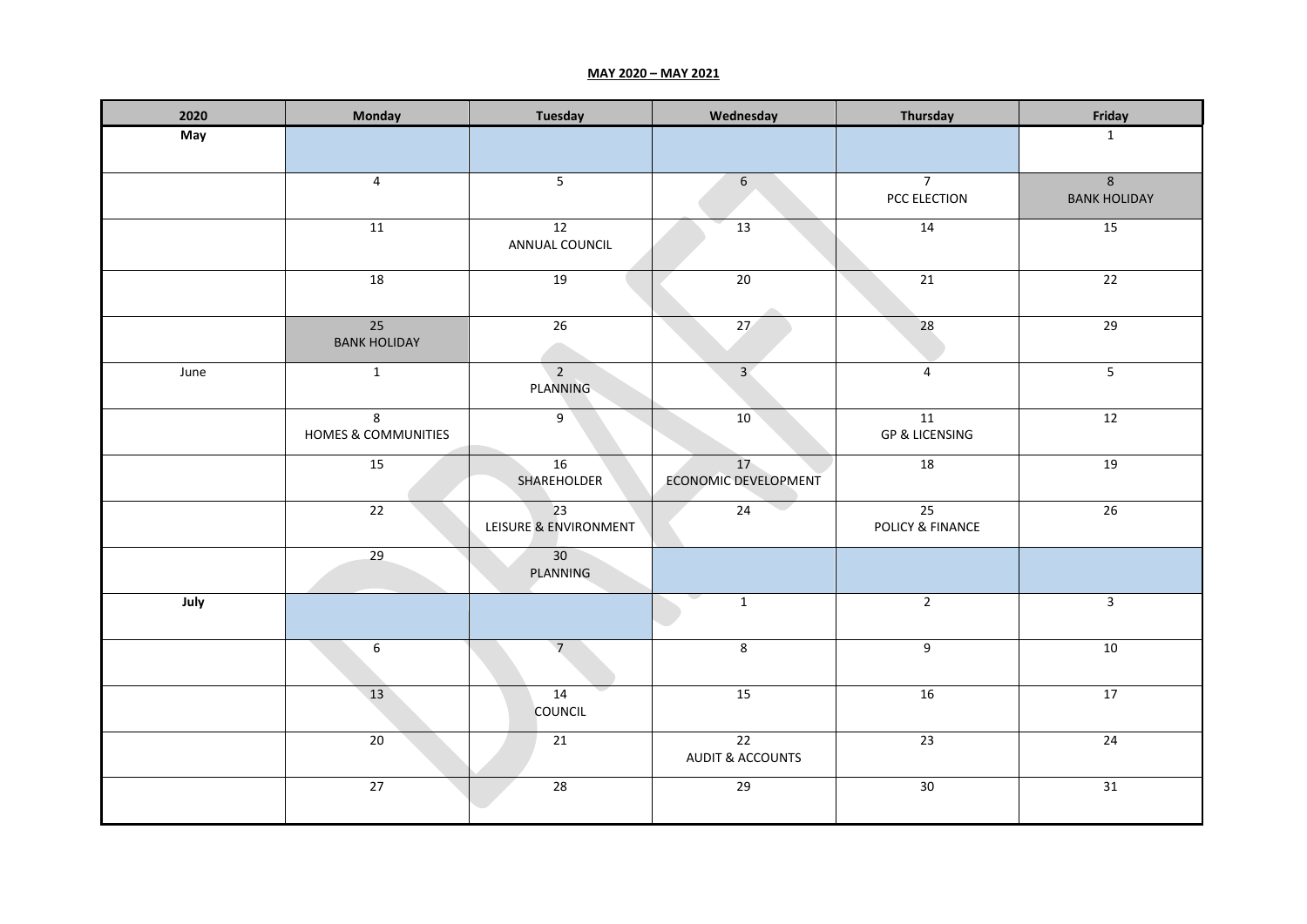| 2020      | Monday                               | Tuesday                           | Wednesday                                     | Thursday                                    | Friday         |
|-----------|--------------------------------------|-----------------------------------|-----------------------------------------------|---------------------------------------------|----------------|
| August    | $\overline{3}$                       | $\overline{4}$<br>PLANNING        | 5 <sup>5</sup>                                | $\boldsymbol{6}$                            | $\overline{7}$ |
|           | 10                                   | 11                                | 12 <sub>1</sub>                               | 13                                          | 14             |
|           | 17                                   | 18                                | 19                                            | 20                                          | 21             |
|           | 24                                   | 25                                | 26                                            | 27                                          | 28             |
|           | 31<br><b>BANK HOLIDAY</b>            |                                   |                                               |                                             |                |
| September |                                      | $\mathbf{1}$                      | 2 <sup>7</sup>                                | $\overline{3}$<br><b>GP &amp; LICENSING</b> | $\overline{4}$ |
|           | $\overline{7}$                       | 8 <sup>1</sup><br><b>PLANNING</b> | 9 <sup>1</sup><br><b>ECONOMIC DEVELOPMENT</b> | 10                                          | 11             |
|           | 14<br><b>HOMES &amp; COMMUNITIES</b> | 15<br>SHAREHOLDER                 | 16                                            | 17                                          | 18             |
|           | 21                                   | 22<br>LEISURE & ENVIRONMENT       | $\overline{23}$                               | 24<br>POLICY & FINANCE                      | 25             |
|           | 28                                   | 29                                | 30                                            |                                             |                |
| October   |                                      |                                   |                                               | $\mathbf{1}$                                | $\overline{2}$ |
|           | $\overline{5}$                       | 6<br>PLANNING                     | $\overline{7}$                                | $\infty$                                    | 9              |
|           | 12                                   | 13<br>COUNCIL                     | 14                                            | 15                                          | 16             |
|           | 19                                   | 20                                | 21                                            | 22                                          | 23             |
|           | 26                                   | 27                                | 28                                            | 29                                          | 30             |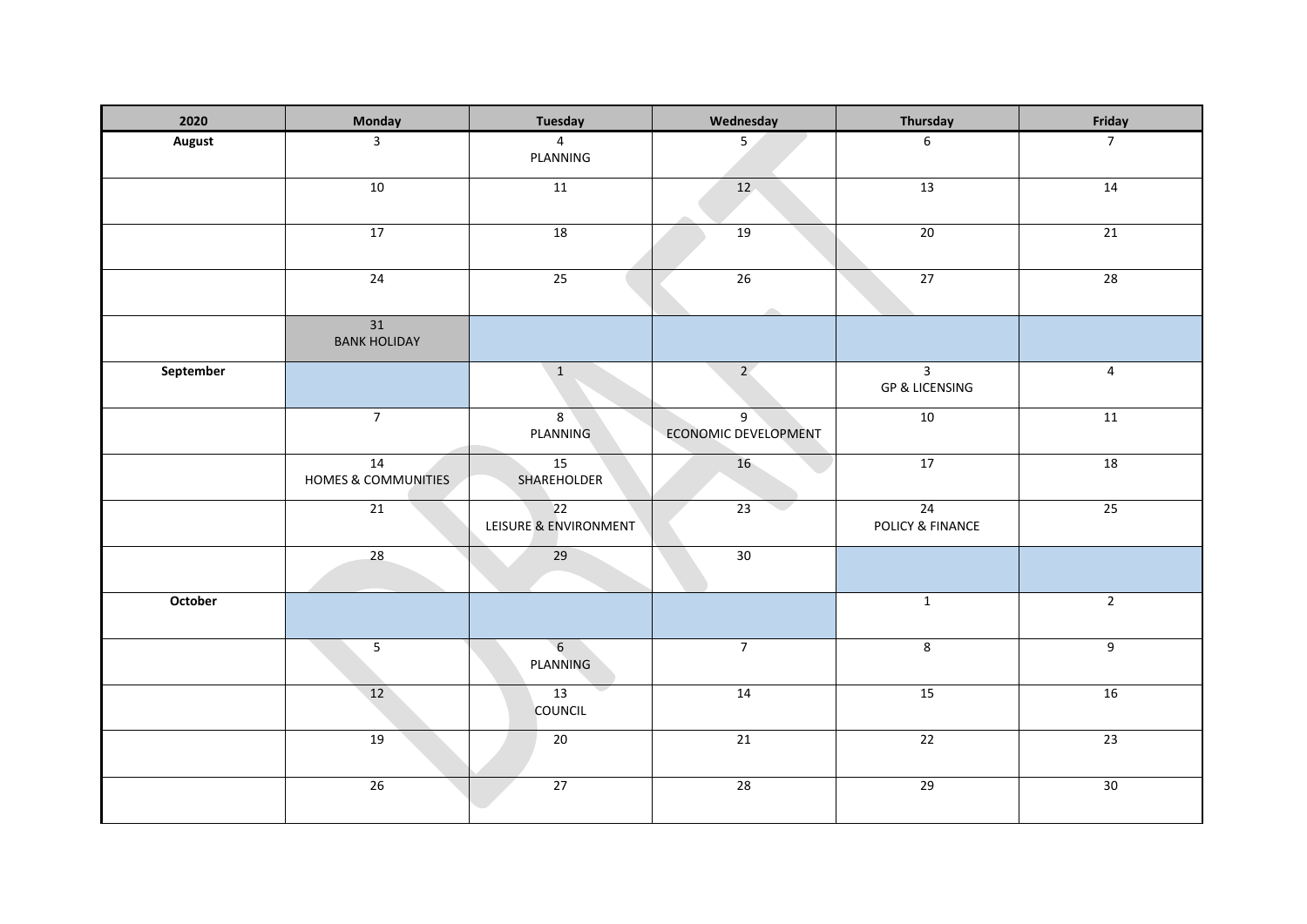| 2020/2021       |                                        |                                          |                                   |                                     |                                       |
|-----------------|----------------------------------------|------------------------------------------|-----------------------------------|-------------------------------------|---------------------------------------|
| November        | $\overline{2}$                         | $\overline{3}$<br>PLANNING               | $\overline{4}$                    | $5\overline{)}$                     | $\boldsymbol{6}$                      |
|                 | 9                                      | 10                                       | 11                                | 12<br><b>GP &amp; LICENSING</b>     | 13                                    |
|                 | 16                                     | $\overline{17}$<br>LEISURE & ENVIRONMENT | 18<br><b>ECONOMIC DEVELOPMENT</b> | 19                                  | 20                                    |
|                 | $\overline{23}$<br>HOMES & COMMUNITIES | 24                                       | 25<br><b>AUDIT &amp; ACCOUNTS</b> | $\overline{26}$<br>POLICY & FINANCE | 27                                    |
|                 | $30\,$                                 |                                          |                                   |                                     |                                       |
| <b>December</b> |                                        | $\overline{1}$<br>PLANNING               | $\overline{2}$                    | $\overline{\mathbf{3}}$             | $\overline{4}$                        |
|                 | $\overline{7}$                         | 8<br><b>SHAREHOLDER</b>                  | $\overline{9}$                    | 10                                  | 11                                    |
|                 | 14                                     | 15<br><b>COUNCIL</b>                     | 16                                | 17                                  | 18                                    |
|                 | 21                                     | 22                                       | 23                                | 24                                  | 25<br><b>BANK HOLIDAY</b>             |
|                 | 28<br><b>BANK HOLIDAY</b>              | 29                                       | 30                                | 31                                  |                                       |
| January         |                                        |                                          |                                   |                                     | $\overline{1}$<br><b>BANK HOLIDAY</b> |
|                 | 4                                      | $\overline{5}$                           | 6                                 | $\overline{7}$                      | $\bf 8$                               |
|                 | 11                                     | 12<br>PLANNING                           | 13<br>ECONOMIC DEVELOPMENT        | 14                                  | 15                                    |
|                 | 18<br><b>HOMES &amp; COMMUNITIES</b>   | 19<br>LEISURE & ENVIRONMENT              | 20                                | 21<br>POLICY & FINANCE              | 22                                    |
|                 | 25                                     | 26                                       | 27                                | $\overline{28}$                     | 29                                    |
|                 |                                        |                                          |                                   |                                     |                                       |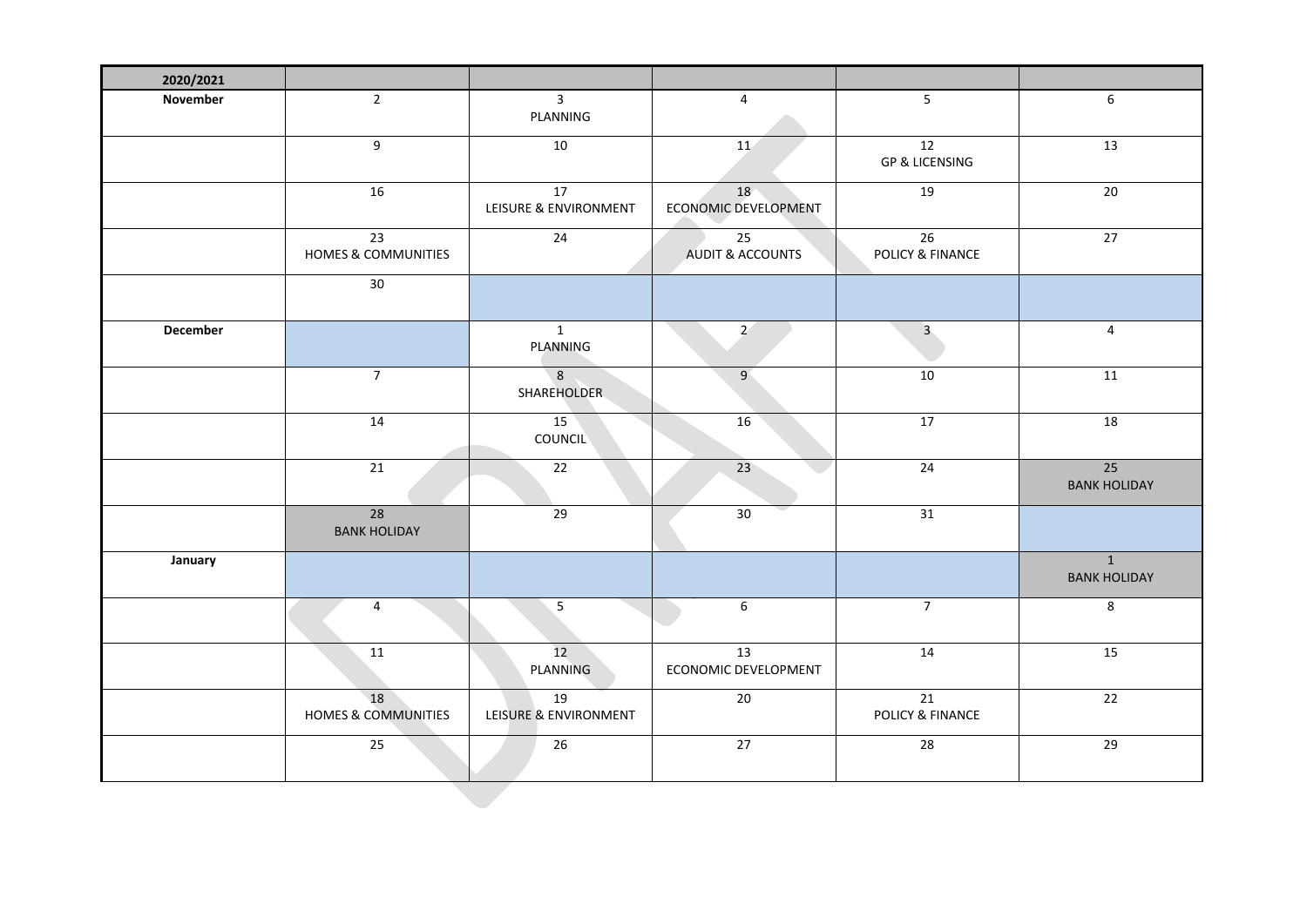| 2021         | <b>Monday</b>                         | <b>Tuesday</b>                         | Wednesday                                      | Thursday                           | Friday                                |
|--------------|---------------------------------------|----------------------------------------|------------------------------------------------|------------------------------------|---------------------------------------|
| February     | $\mathbf{1}$                          | $\overline{2}$<br>PLANNING             | $\mathbf{3}$<br><b>AUDIT &amp; ACCOUNTS</b>    | $\overline{4}$                     | 5                                     |
|              | 8                                     | $\overline{9}$<br>COUNCIL              | 10 <sup>°</sup>                                | 11                                 | 12                                    |
|              | 15                                    | 16                                     | 17                                             | 18<br>POLICY & FINANCE<br>(BUDGET) | 19                                    |
|              | $\overline{22}$                       | $\overline{23}$                        | 24                                             | $\overline{25}$                    | 26                                    |
| March        | $\overline{1}$                        | $\overline{2}$<br>PLANNING             | $\overline{\mathbf{3}}$                        | $\overline{4}$                     | $5\phantom{.}$                        |
|              | 8                                     | $\overline{9}$<br><b>COUNCIL (TAX)</b> | 10                                             | 11<br><b>GP &amp; LICENSING</b>    | 12                                    |
|              | 15<br><b>HOMES &amp; COMMUNITIES</b>  | 16<br>LEISURE & ENVIRONMENT            | 17                                             | 18                                 | 19                                    |
|              | 22                                    | $\overline{23}$<br>SHAREHOLDER         | 24<br>ECONOMIC DEVELOPMENT                     | 25                                 | 26                                    |
|              | $\overline{29}$                       | 30<br>PLANNING                         | $31 -$                                         |                                    |                                       |
| <b>April</b> |                                       |                                        |                                                | $\mathbf{1}$<br>POLICY & FINANCE   | $\overline{2}$<br><b>BANK HOLIDAY</b> |
|              | 5 <sup>1</sup><br><b>BANK HOLIDAY</b> | $6\,$                                  | $\overline{7}$                                 | 8                                  | $\overline{9}$                        |
|              | 12                                    | 13                                     | 14                                             | 15                                 | 16                                    |
|              | 19                                    | 20                                     | $\overline{21}$<br><b>AUDIT &amp; ACCOUNTS</b> | $\overline{22}$                    | 23                                    |
|              | 26                                    | 27<br>PLANNING                         | 28                                             | 29                                 | 30                                    |
|              |                                       |                                        |                                                |                                    |                                       |